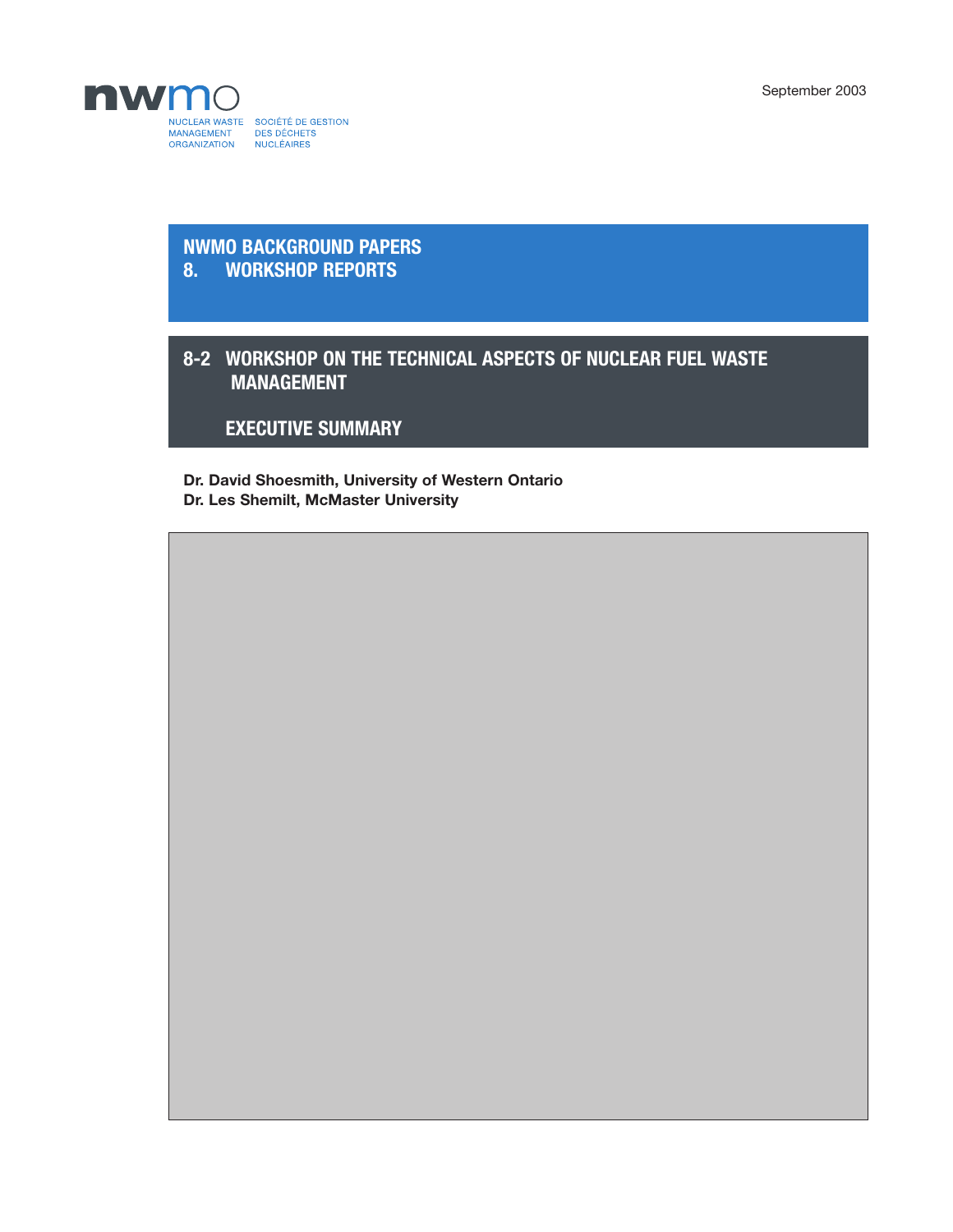## **EXECUTIVE SUMMARY WORKSHOP ON THE TECHNICAL ASPECTS OF NUCLEAR FUEL WASTE MANAGEMENT**

This workshop was organized by the McMaster Institute for Energy Studies to assist the NWMO in its mandate to stimulate a wide ranging public discussion on nuclear waste management issues. Its primary purpose was to identify the key issues, questions and concerns that need to be addressed from a technical perspective. The meeting was attended by 50 to 60 participants from various universities, nuclear energy organizations, and technical and consulting companies with a wide range of expertise, interests, and commitments.

The context of the meeting was set by a plenary address by Phil Richardson of Enviros Consulting (UK) which reviewed the many different international proposals and scenarios for dealing with nuclear waste management. Subsequently, the workshop divided into separate morning and afternoon sessions to deal with:

- Active versus passive approaches to waste management;
- The technology and time horizons involved in the various management options;
- A discussion on whether nuclear fuel should be considered waste or not;
- On-site and off-site storage;
- Permanent disposal options;
- Fuel reprocessing.

Each of these sessions was charged with the following mandate:

- The identification of the key issues pertaining to the particular approach or option;
- The definition of approaches required to address the issues identified;
- The specification of the questions that need to be addressed by the NWMO with respect to the technical aspects of nuclear fuel waste management.

The conclusions from these discussions were then presented and discussed more widely in morning and afternoon plenary sessions. The key issues and concerns raised and discussed at the workshop are summarized as follows:

- The boundaries between storage and disposal are not well defined, and one can view fuel waste management as a flexible set of options encompassing short term on-site storage, longer term central (off-site) storage and permanent disposal. This flexibility is an asset considering the present uncertainties surrounding the nuclear power option.
- Storage of spent fuel is a less expensive option to build and operate and allows the fuel to be more readily retrieved. However, it requires active management and monitoring, and a societal commitment by future generations.